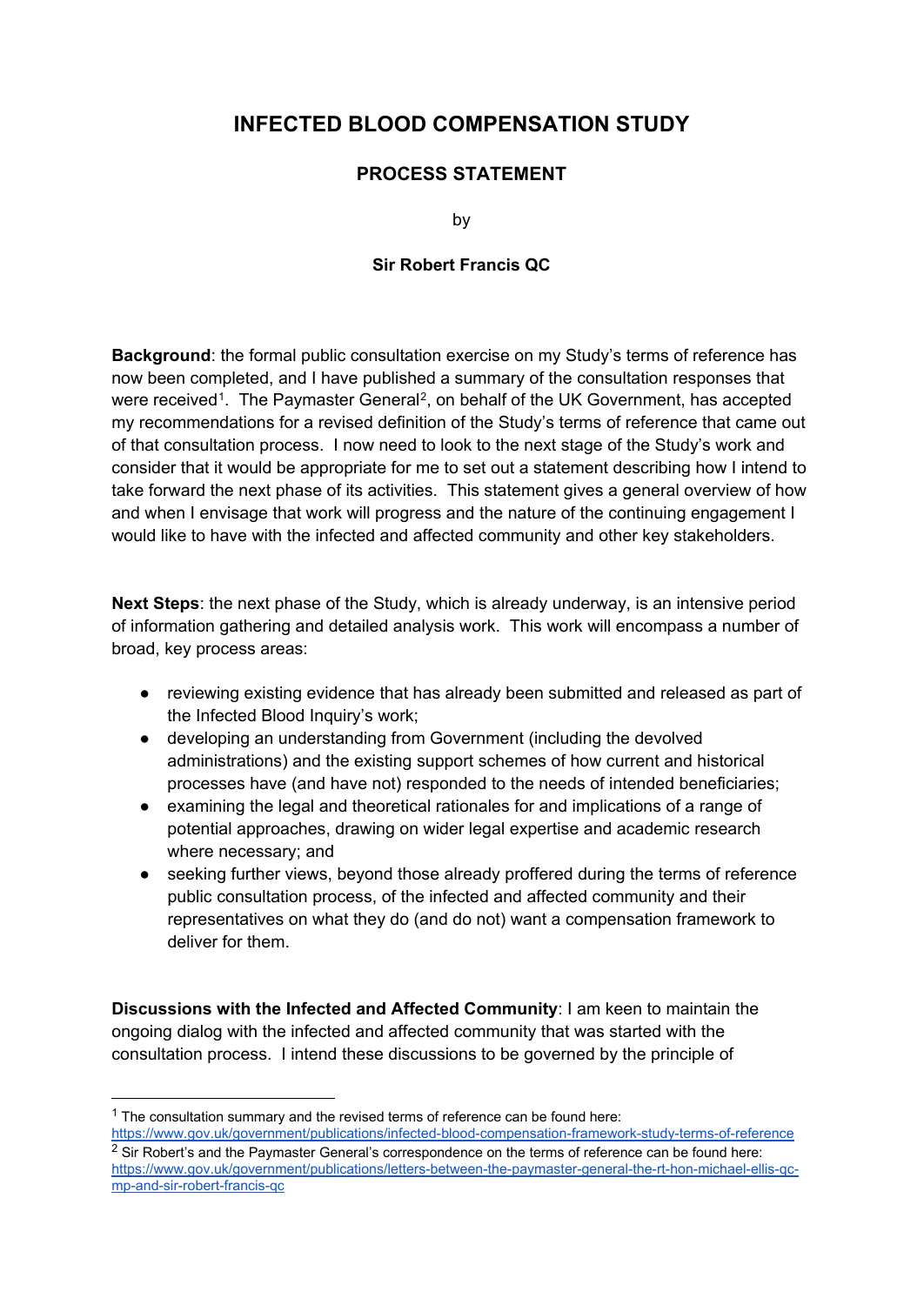informality (though appropriately recorded). I wish to avoid the infected and affected having to repeat views they have already expressed elsewhere (either to the Infected Blood Inquiry or as part of the consultation process). The infected and affected have already provided the public inquiry and the consultation with a wealth of information about their personal experiences of the infected blood tragedy. The Study will utilise this valuable material, but I also welcome new experiences and views that have not been proffered previously; in particular, I would welcome additional views from the community's perspective as to what extent current and historic support schemes, both in England and the devolved administratons, have met the ongoing needs of beneficiaries.

I will focus my future discussions with the community and other relevant stakeholders on issues specific to constructing an effective and comprehensive framework for compensation, and in particular will explore:

- the community's views on and experiences of existing and historic support schemes and on what they consider has worked and what they consider has not; and
- what they see as essential components of compensation.

I envisage there being a two-stage process to this more focussed engagement:

- **written contributions**: in the first instance, an opportunity to provide further written views focussed specifically on the issues concerning compensation, taking into account the clarifications made to the revised terms of reference and the evidence in the consultation responses summary. I am not seeking a repetition of the extensive commentary already received as part of the consultation process, but additional, refined views not previously shared. This, along with the consultation evidence, will allow my Study to pull together a focussed list of issues that will form the basis of discussions in the second stage of the engagement. I am not looking for any additional submissions to be overly detailed or formal in nature, particularly as the window for submitting further comments will be very narrow, primarily during October and early November;
- **forum discussions**: for the second part of his engagement with the community, I intend to hold a number of group discussion forums to which a selection of individuals and group representatives will be invited. Given the time and administrative constraints, this is likely to be the most efficient way to proceed, but I will consider individual requests for more individual meetings as time allows. I am provisionally planning to hold separate forums for discussion of issues relevant to:
	- the Hepatitis C infected;
	- the HIV infected;
	- the co-infected;
	- $\circ$  the affected (using the broader definition in the revised terms of reference);
	- the bereaved.

I will look to hold these forums primarily during November (though, as timing permits, they may start in late October and extend into early December).